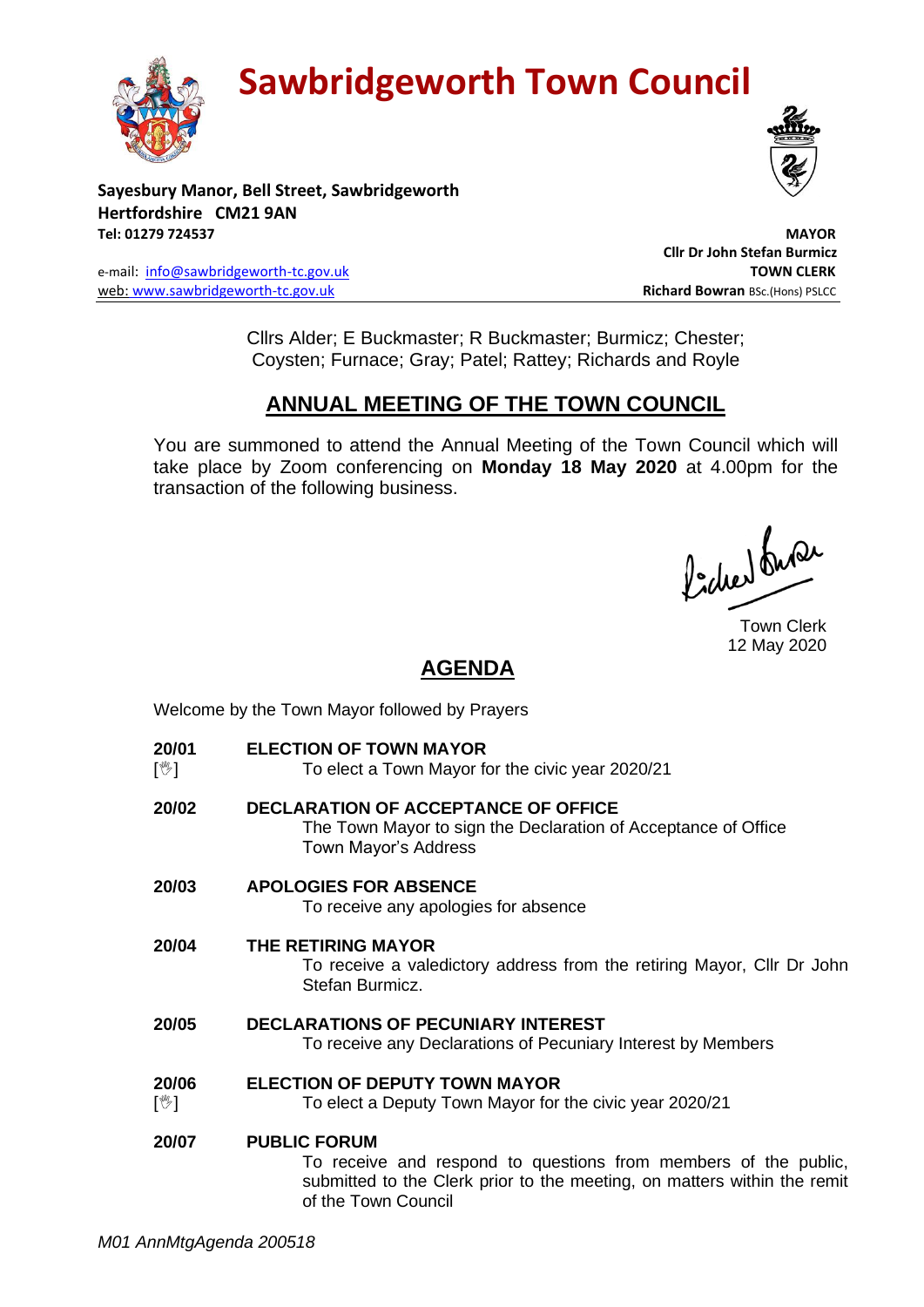#### **20/08 MINUTES**

[@] [<sup>w</sup>] To approve as a correct record the minutes of the Council Meeting held on 27 April 2020 (2019 M09) *[Attached]*

> To attend to any matters arising from these Minutes and not dealt with elsewhere on this Agenda.

### **20/09 MAYOR'S CORRESPONDENCE/COMMUNICATIONS**

To receive new Mayor's appointments and communications

### **20/10 REPRESENTATIVES REPORTS**

To receive representatives reports from:

- County Councillor *[Forwarded separately]*
- District Councillors *[Forwarded separately]*
- Hertfordshire Police
- **Other Representatives** 
	- Cllr Royle *[Forwarded separately]*
	- Cllr R Buckmaster *[Forwarded separately]*

#### **20/11 OFFICERS REPORTS**

 $\lceil$ To receive Officers' reports for the month of May 2020 *[Attached]*

#### **20/12 COMMITTEE STRUCTURE**

- To agree a Committee structure for the year 2020/21
- $\lceil$  [ $\mathbb{I}$ ]  $\lceil \mathbb{V} \rceil$ *[a proposed structure attached]*

#### **20/13 COMMITTEES**

[創] [V] To appoint Members to Committees, sub-Committees, Working Parties and Task and Finish Groups for the year 2020/21. *[2019/20 committee membership and 2020/21 proposed membership attached]*

#### **20/14 DELEGATION OF AUTHORITY**

 $\sqrt{\mathbb{Z}}$ To confirm the delegation of authority to the Clerk of the Planning Committee for the time being.

#### **20/15 CHAMPIONS AND REPRESENTATIVES**

[創] [<sup>%</sup>] To appoint Members as Champions and Representatives for areas of Council responsibility. *[2019/20 Champions and representatives and proposals for 2020/21 attached]*

#### **20/16 SUBSCRIPTIONS**

 $\mathbb{I}$ i $\mathbb{I}$ To consider the payment of the Subscriptions for the year 2020/21 *[proposed schedule of subscriptions attached]*

#### **20/17 CALENDAR OF MEETINGS**

- To consider and approve the Calendar of Council and Committee meetings for the year to June 2021
- $[\circledast]$ *[proposed schedule attached]*

#### **20/18 STANDING ORDERS**

 $\mathbb{N}$ To approve the continuation of current Standing Orders